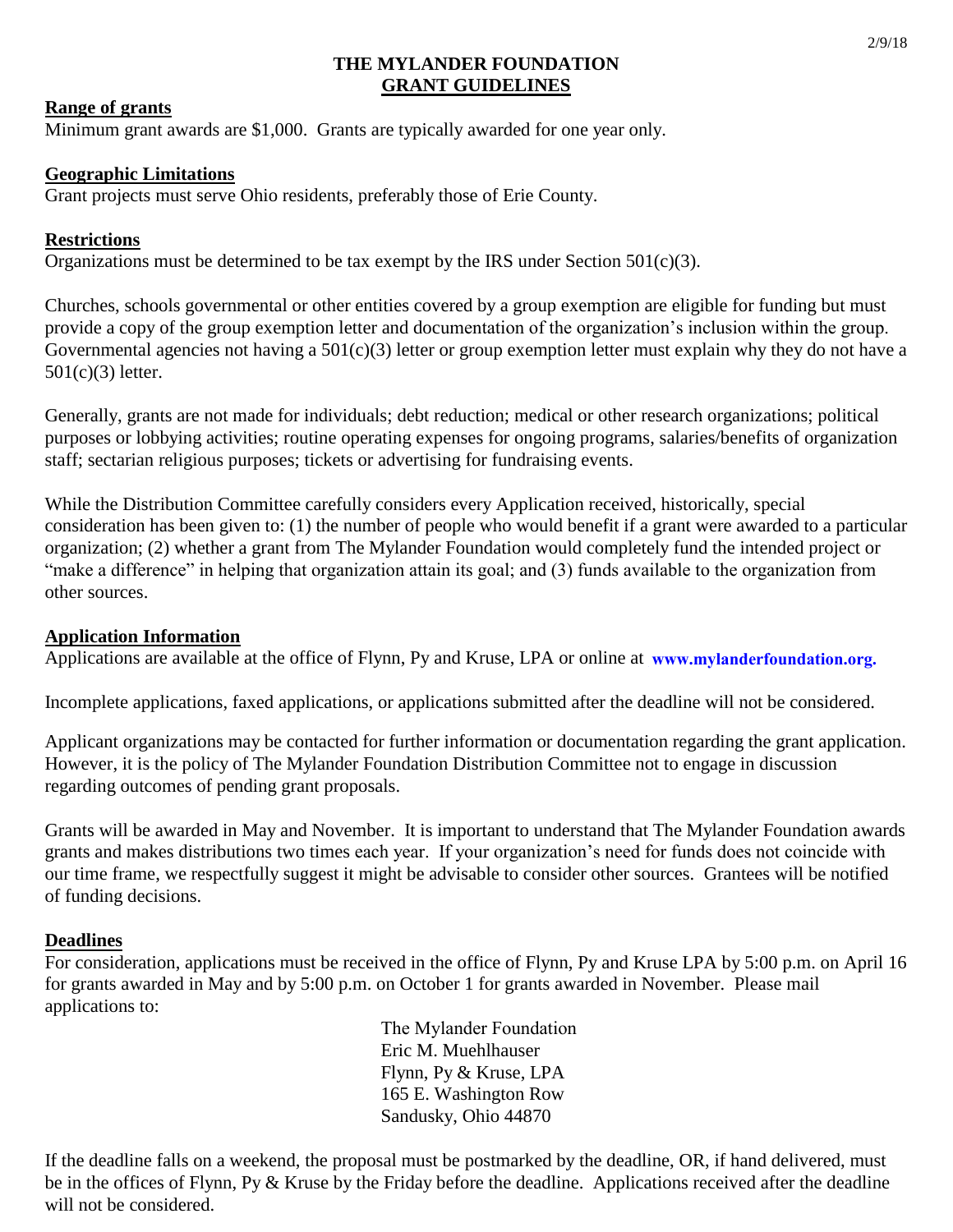# **THE MYLANDER FOUNDATION GRANT APPLICATION INSTRUCTIONS**

A completed Grant Application includes a proposal narrative, a budget form, and a set of required attachments. Please follow the outline below in completing your application.

# **Proposal Narrative**

The proposal narrative should not exceed two pages and should address the following, in this order:

# **1. Summary Benefit**

Summarize the purpose of your project and explain how this grant will be used. Explain the need for this program and how that need was determined. If others are offering similar programs, explain how your program is not a duplication of services but is unique.

# **2. Community Benefit**

Explain who this program will benefit and in what ways. Projects must benefit Ohio residents, preferably those in Erie County. If you are collaborating with other Erie County agencies, please describe the collaboration and community support for the project.

# **3. The Mylander Foundation Funding**

Explain how The Mylander Foundation funds will be used, and please be specific. For example, if you are purchasing supplies, to say that "\$300 is needed for any early elementary reading program"; say instead, "\$300 is needed to purchases supplies, including \$200 for 10 early reader books, \$40 for construction paper and art supplies; and \$60 for 3 First Readers DVDs at \$20 each."

### **4. Additional Funding**

If additional funds are needed to complete the project, how much additional funding is needed? Are these funds pending or have they been obtained, and from what sources: If you are seeking The Mylander Foundation grant as matching funds for another grant, please explain the terms of the matching grant. If The Mylander Foundation grant is made, if the project is to be ongoing how will this project continue after grant money is expended? If The Mylander Foundation grant is denied, how will this program be funded?

#### **5. Evaluation**

Explain how you will measure and evaluate the anticipated outcomes of this project.

# **Budget Form**

The Budget Form is provided on page 2 of the application.

#### **Column A**

Column A includes the categories of available funding. Please note: salaries and benefits for organization employees or other operating costs such as rent, utilities, insurance and so forth are not eligible for funding through The Mylander Foundation grant.

#### **Column B**

List the total of all project costs.

#### **Column C**

List the amounts and items to be purchased with The Mylander Foundation grant funds.

# **Column D**

List the amounts and items to be purchased with other funding.